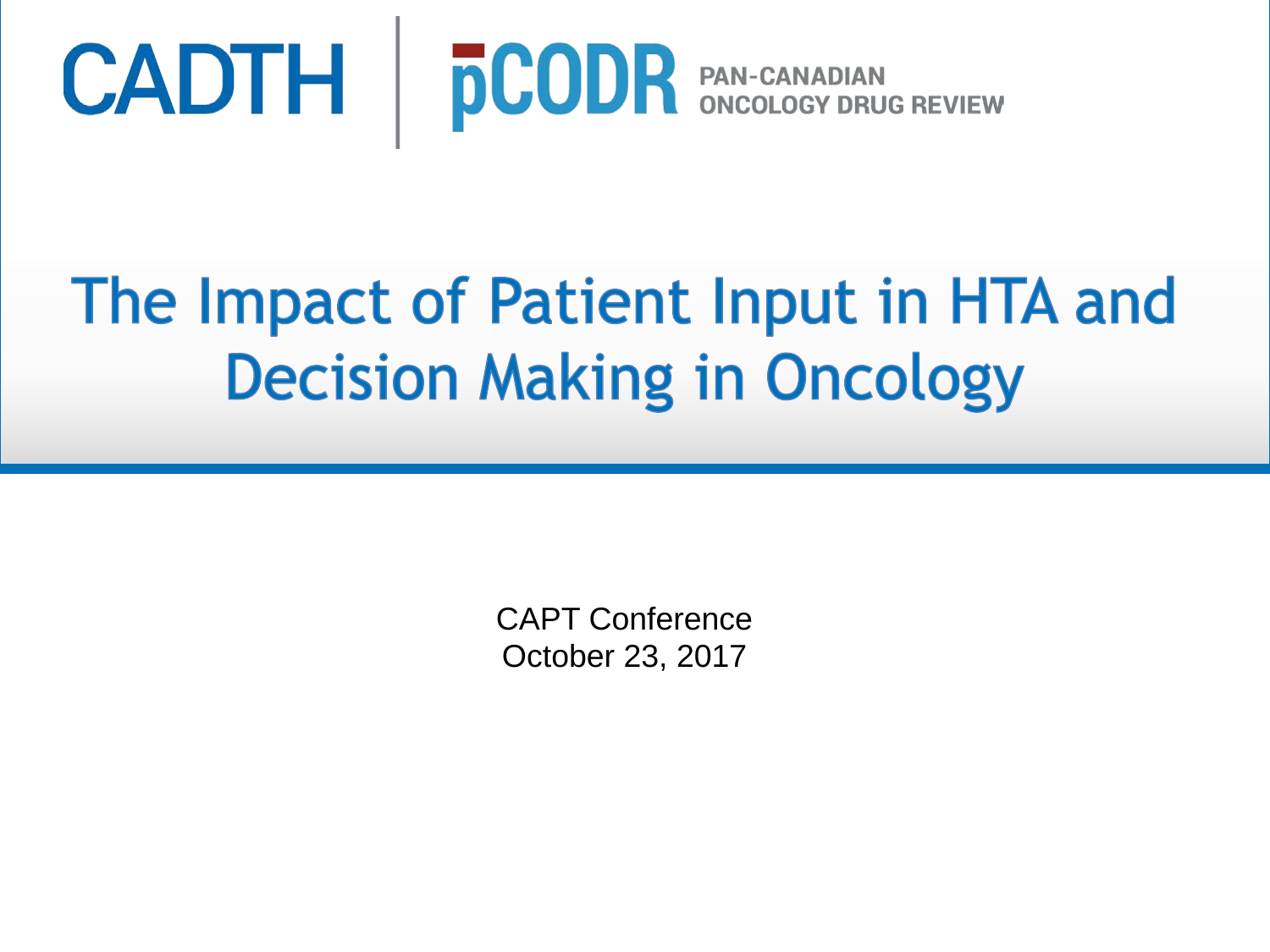

# Panelists

- Robin Markowitz
	- CEO Lymphoma Canada
- Dr. Maureen Trudeau
	- Chair, pCODR Expert Review Committee (pERC)
- Kathy Gesy
	- Chair, Provincial Advisory Group (PAG) and Director, Oncology Pharmacy Services, Saskatchewan Cancer Agency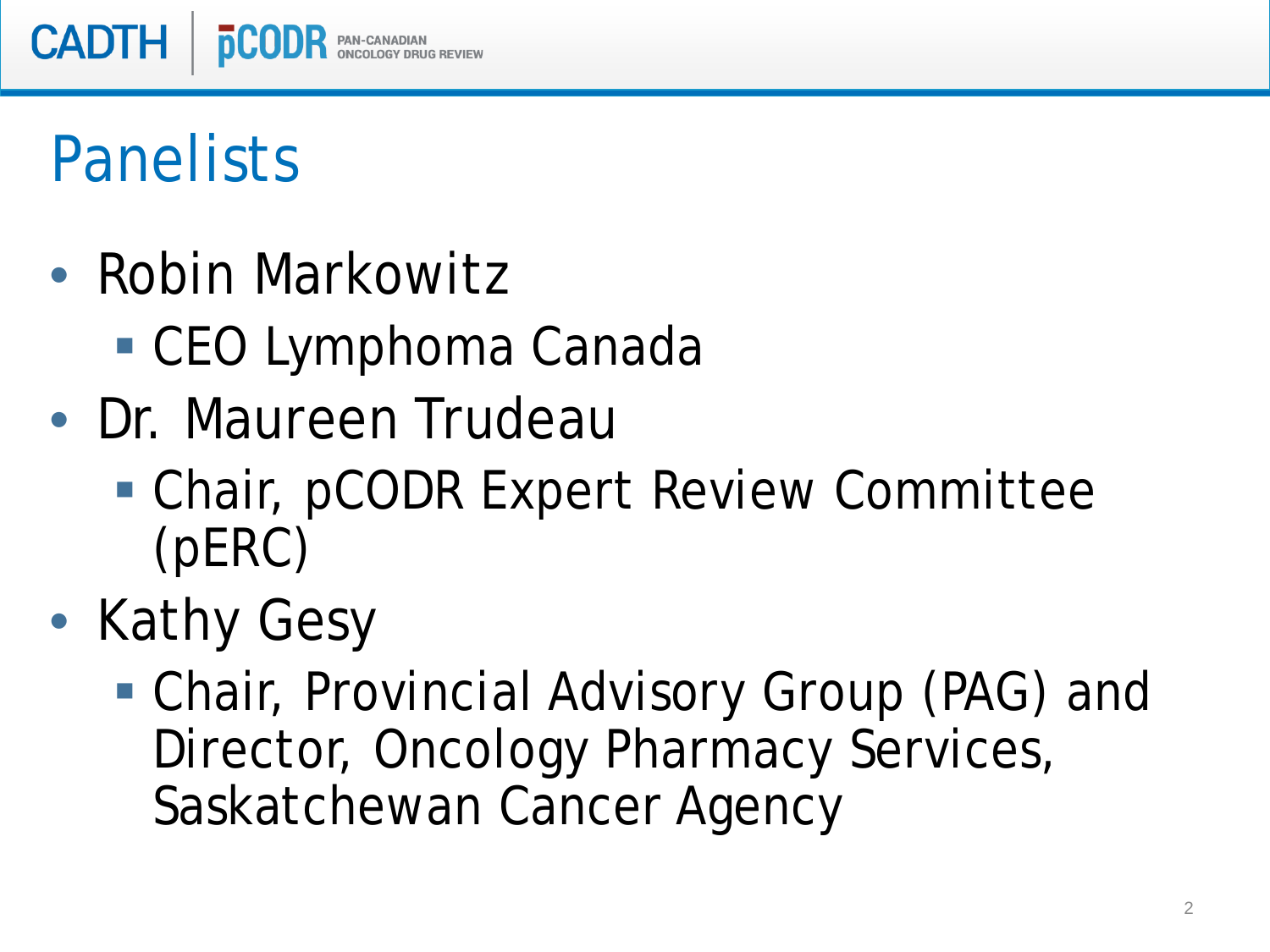### **Objectives**

- Explore the impact of patient input and feedback in pERC recommendations
- Highlight the patient experience with providing input, share feedback on successes and examine opportunities to improve process
- Explore how patient values impacts implementation and decision making at the provincial level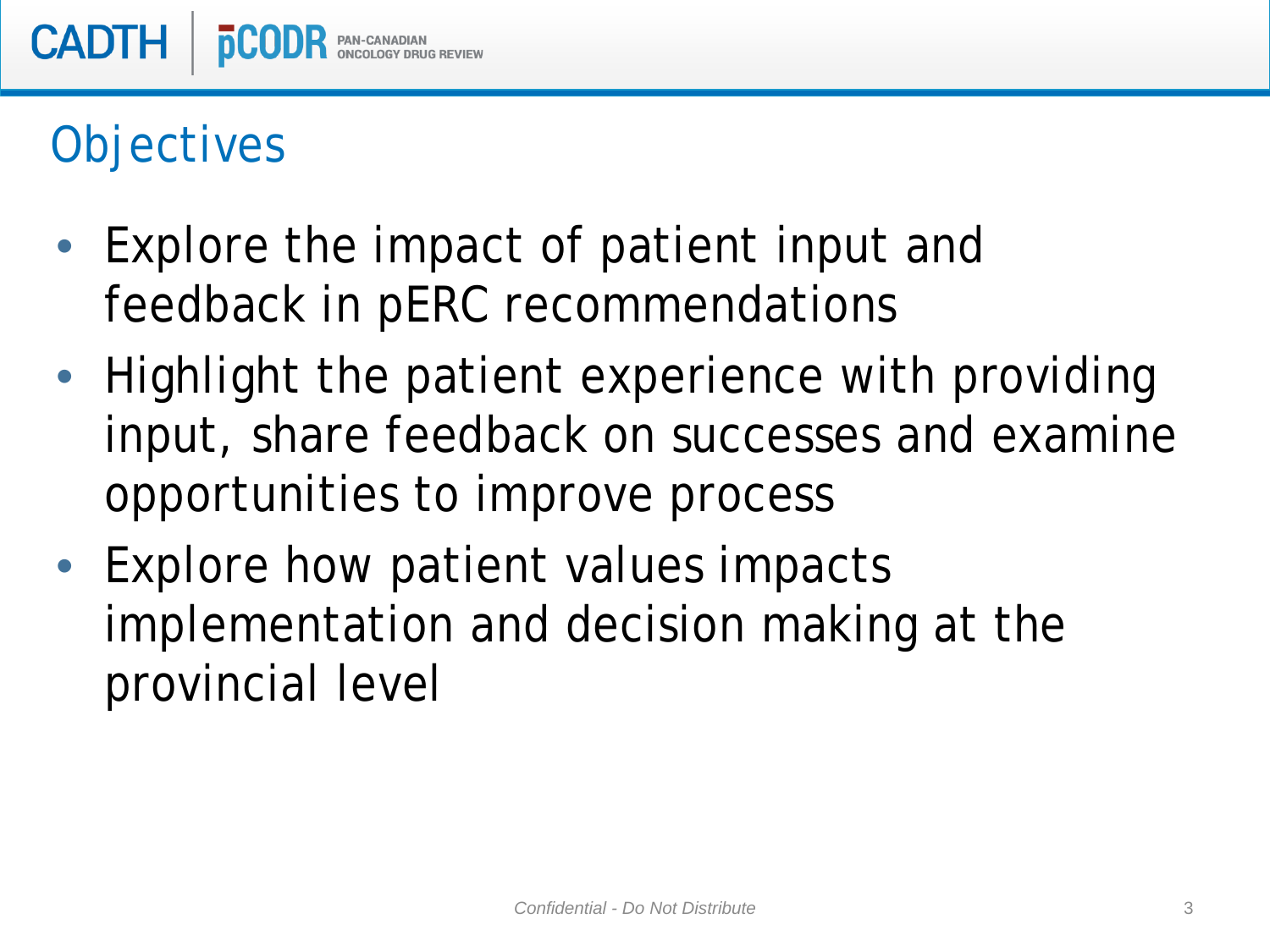

### Drug Access: Who Does What?

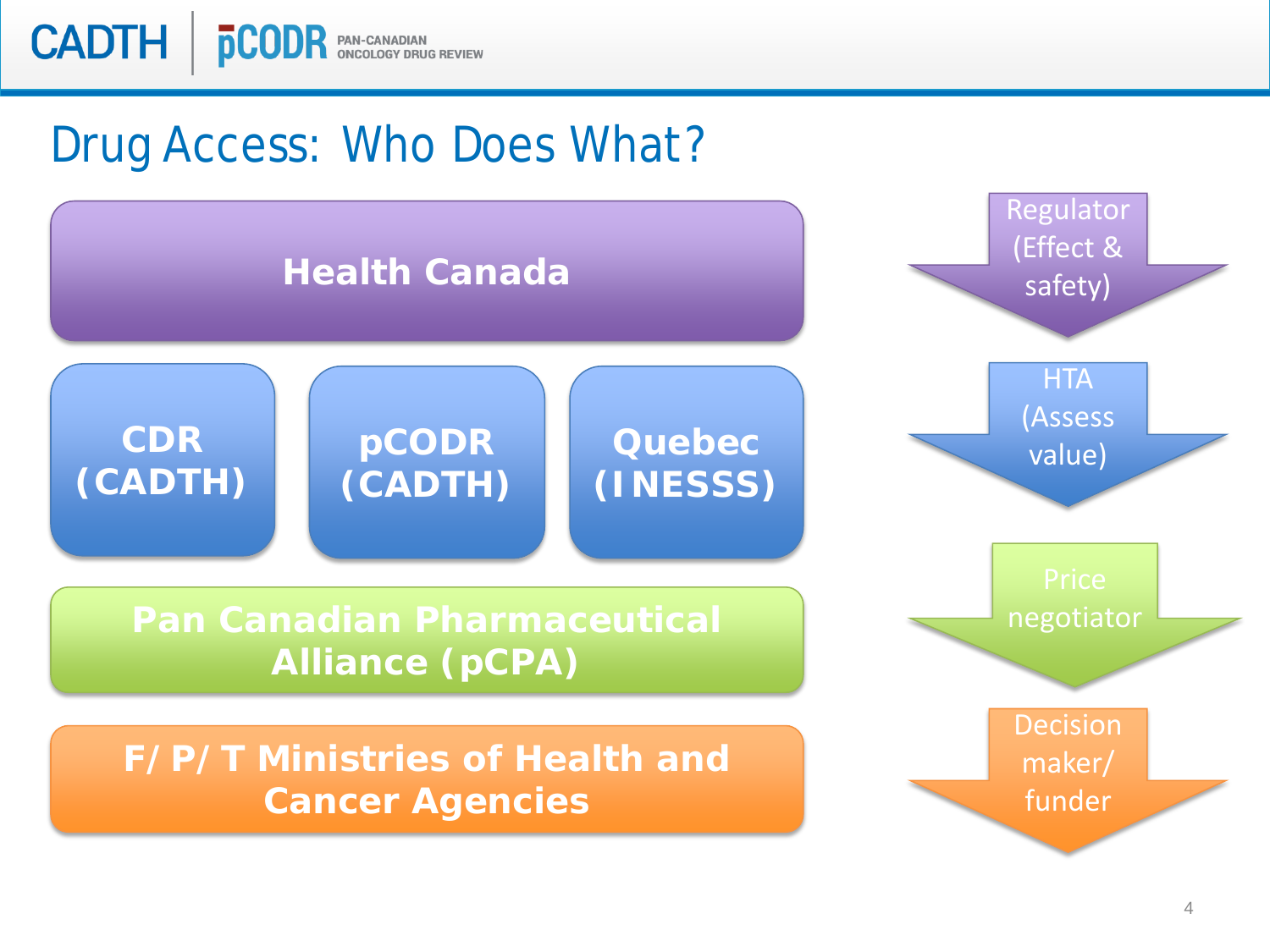

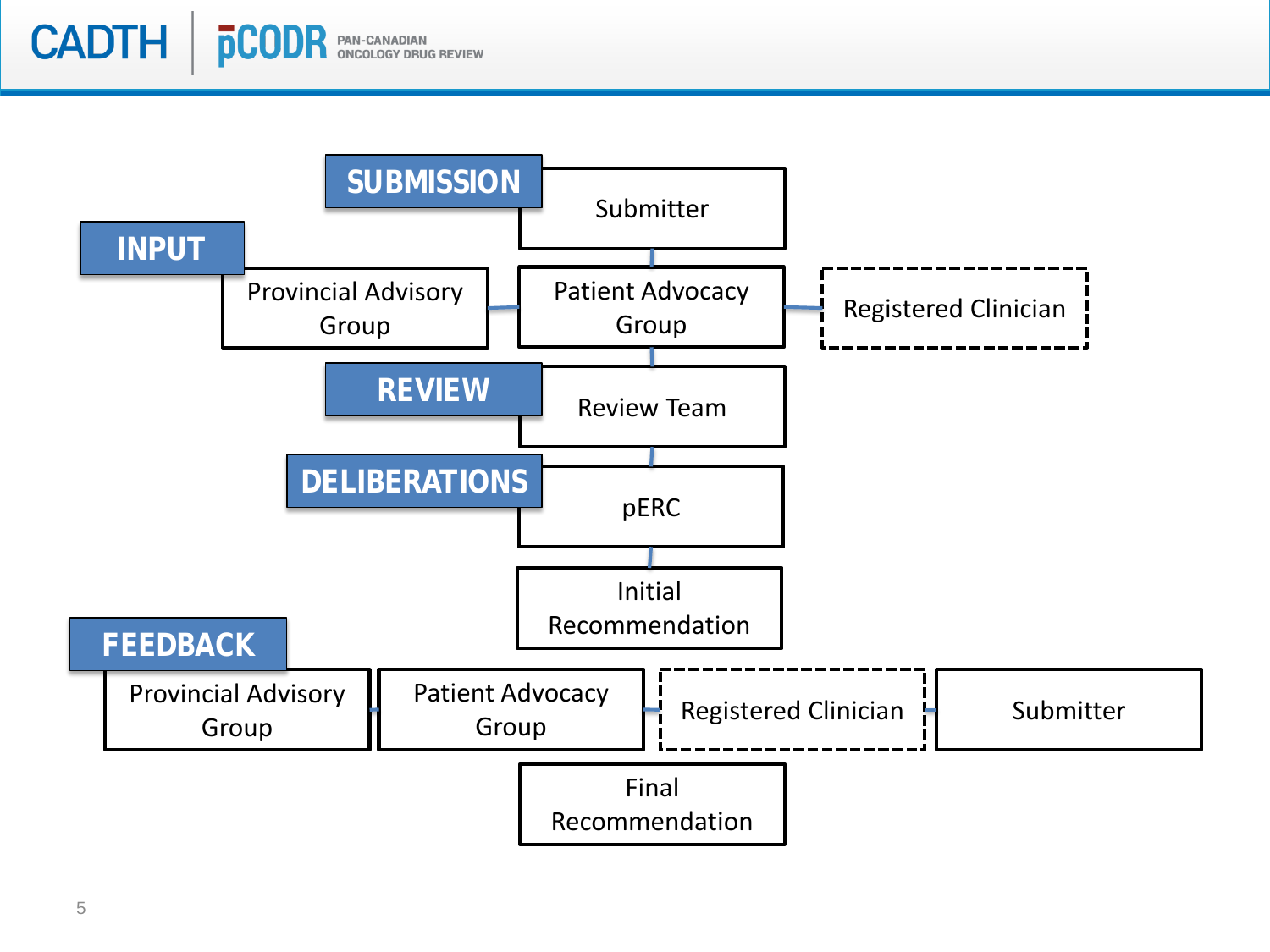

#### **pCODR Submissions with Patient Group Input**



#### From July 2011 to September 30, 2017: **Patient Input in pCODR submissions: 96%**

Total Patient Group Submissions = 150\*

*\*Note: Certain drug/indication submissions had more than 1 patient group submission*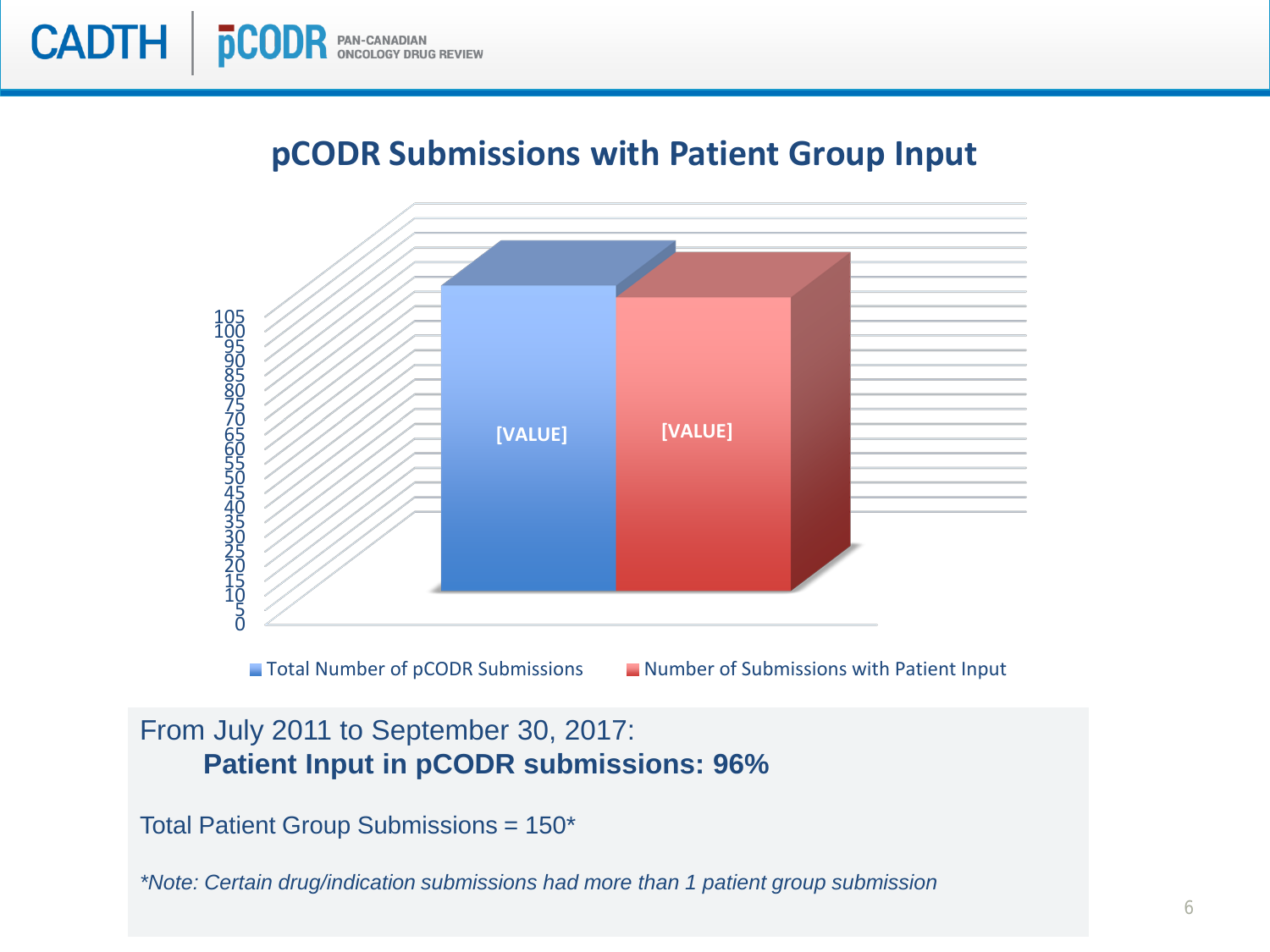#### **pCODR Submissions with Clinician Input**



#### From April 1, 2016 to September 30, 2017: **Clinician Input in pCODR submissions: 85%**

Number of pCODR reviews with Individual Clinician Input: 19 Number of pCODR reviews with Clinician Group Input: 28\*

*\*Note: Group clinician input consists of 3-8 physicians/group submission*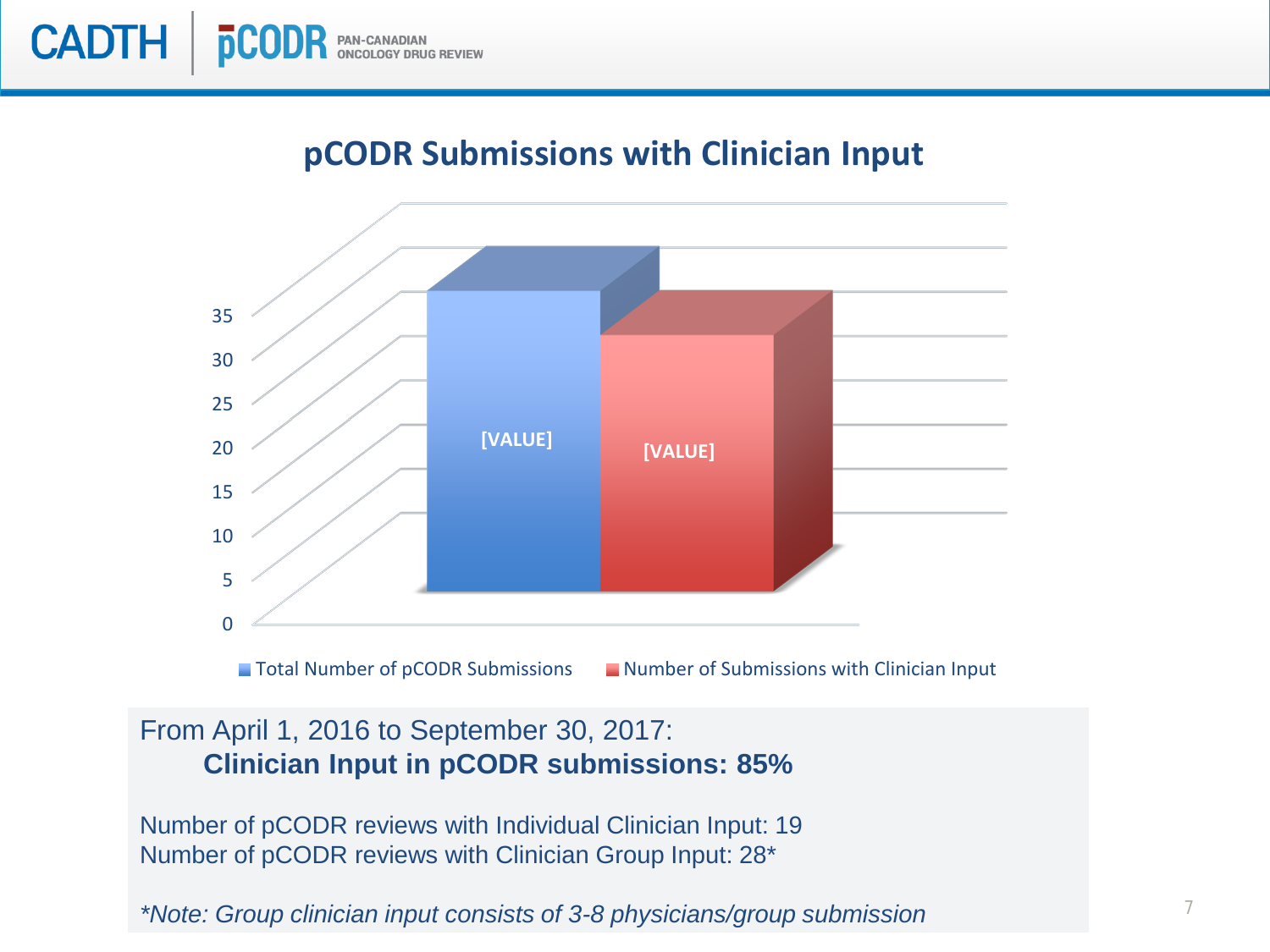pCODR Expert Review Committee's (pERC) Deliberative Framework

**CADTH** 

**pC** 



Note: pERC Deliberative Framework adapted from Johnson, Sikich, Evans et al. Health technology assessment: A comprehensive framework for evidence-based recommendations in Ontario. International Journal of Technology Assessment in Health Care, 25, pp 141-150. 2009